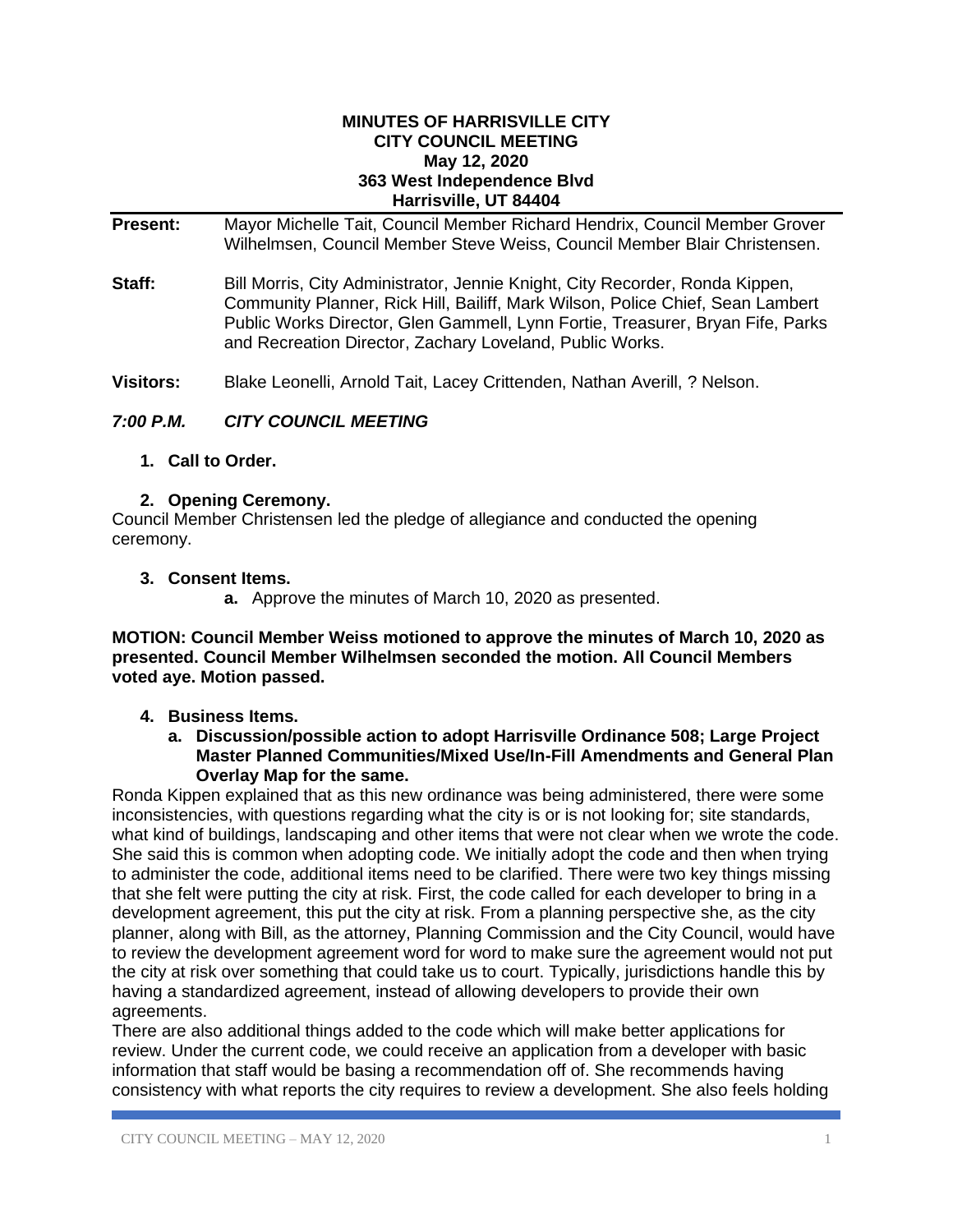developers accountable to be familiar with neighboring properties as well. What is outlined in the code, needs to be submitted at the time of application across the board. Ronda Kippen outlined the changes in this proposed ordinance which will help give staff opportunity to make good recommendations to the planning commission and city council regarding new developments.

Bill Morris further explained Council Member Wilhelmsen wanted to hold developers more accountable with the ordinance. He adjusted some of the language in the ordinance to include transportation plans and studies, pointing out if UDOT requires a study for access on Highway 89, the city should have the change to review that study. He also included geotechnical studies. This ordinance covers two parts. Project areas over 100 acres, and residential/In-fill areas. These changes are consistent in both parts. This covers the issues with legislative power to follow for the courts. There is a different standard to follow with administrative functions versus a legislative function. This gives broader standards that allow for a better product. Staff will be very hands on with developers to make sure we are getting the documents to make a good decision.

**MOTION: Council Member Hendrix motioned to adopt Harrisville Ordinance 508; Large Project Master Planned Communities/Mixed Use/In-Fill Amendments and General Plan Overlay Map for the same. Council Member Wilhelmsen seconded the motion. A Roll Call Vote was taken.**

| <b>Council Member Jackson</b>     | Yes |
|-----------------------------------|-----|
| <b>Council Member Christensen</b> | Yes |
| <b>Council Member Weiss</b>       | Yes |
| <b>Council Member Wilhelmsen</b>  | Yes |
| <b>Council Member Hendrix</b>     | Yes |

**Motion passed 5-0.**

**b. Discussion/possible action to adopt Harrisville Resolution 20-07; Update Solid Waste Collection, Disposal, and Recycling Agreement and Fees.** 

Blake Leonelli, Waste Management, explained this agreement has warranted a review for quite some time. They are looking to create consistent agreements for all their clients. There are no really major changes to the agreement, it is fairly consistent with the service we have been given in the past. Bill Morris explained Lynn Fortie recommended a small increase of \$.10 to cover any changes with the municipal fee.

Council Member Hendrix asked why there is a discrepancy between the Waste Management charge and the municipal fee. Bill Morris explained we collect about 5% over the Waste Management charge to cover the costs of Spring and Fall Clean Up, and any overhead the city pays. He said when things return back to a more normal state, we can conduct an audit. Blake Leonelli said they conduct audits in tandem with cities frequently. They can provide what is being billed for, and a city employee can follow the garbage truck and make appropriate counts on the cans that are present. There are also outside companies that do this for a cost. He admitted there are valid concerns with imperfect service.

Council Member Hendrix said when the city started the recycle program, there was no option to opt out, to lower the garbage service fees. He asked if there has been an increase in the number of residents over the years that want to opt out of recycle services. Blake Leonelli responded there are two items to consider: there is current language included to mandate participation, and often times when residents opt out, they need a second garbage can. Over the years, he has appreciated the relationship they have with cities. Recent changes to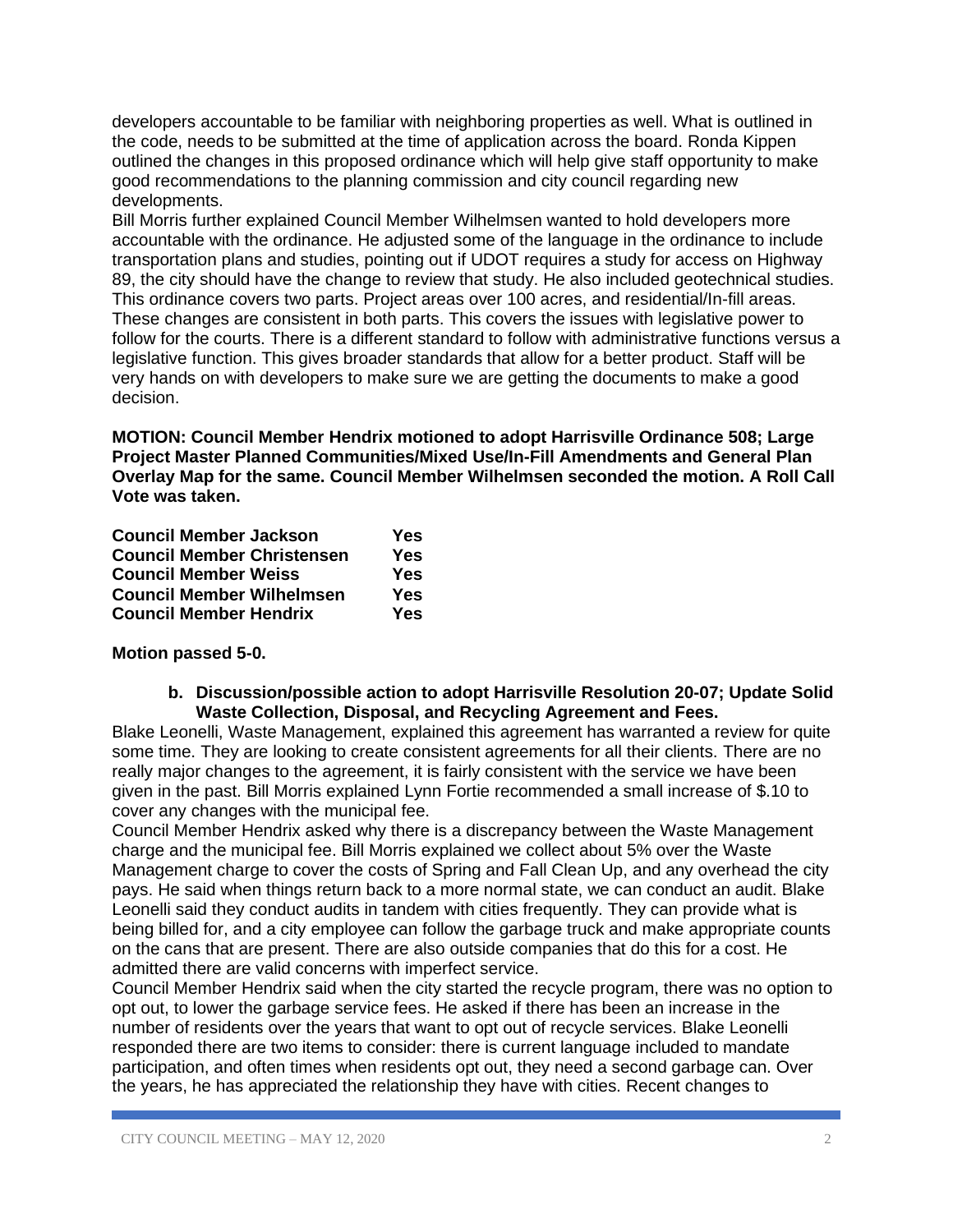recycling have made items more valuable as commodities. They have seen positive strides in the right direction with recycling.

Council Member Hendrix suggested creating a survey to poll resident preferences. Blake Leonelli said they can do an analysis for data points of what the participation looks like. Mayor Tait asked if Waste Management should be the one to conduct the survey. Bill Morris suggested both. Blake Leonelli said there is a small percentage of residents who opt out. He pointed out there is bad data out there and when a new article is published or incorrect data, people often request to opt out, often times changing their minds after they have discontinued service. Council Member Hendrix asked if one person puts garbage into a recycling bin, does it contaminate the entire load. Blake Leonelli confirmed this can happen. There are people who treat the recycling bin as a second trash. He explained it is his job to educate residents to the proper recycling material.

## **MOTION: Council Member Jackson motioned to adopt Harrisville Resolution 20-07; Update Solid Waste Collection, Disposal, and Recycling Agreement and Fees. Council Member Weiss seconded the motion. A Roll Call Vote was taken.**

| <b>Council Member Jackson</b>     | <b>Yes</b> |
|-----------------------------------|------------|
| <b>Council Member Christensen</b> | Yes        |
| <b>Council Member Weiss</b>       | <b>Yes</b> |
| <b>Council Member Wilhelmsen</b>  | <b>Yes</b> |
| <b>Council Member Hendrix</b>     | <b>Yes</b> |

# **Motion passed 5-0.**

# **c. Discussion/possible action to adopt Harrisville Ordinance 509; Wall Avenue Zoning Map Amendment.**

Mayor Tait informed Council the developer withdrew their application earlier today. We do not have any more information at this time, unfortunately, but speculation is the situation with the economy. Council agreed to approve this zoning change in case another project may be interested in this area. Bill Morris said the zoning change would remain in place for a period of 18 months before reverting back to the original zoning. This has been recommended by the planning commission for approval. The appropriate site plan is attached as the concept plan, which is required by ordinance for the zoning change request. Section two of the ordinance outlines this zoning change would be valid for 18 months and then revert back to RE-15. If another developer came in, a new concept plan could be presented as approved, making the process easier.

# **MOTION: Council Member Weiss motioned to adopt Harrisville Ordinance 509; Wall Avenue Zoning Map Amendment. Council Member Christensen seconded the motion. A Roll Call Vote was taken.**

| <b>Council Member Jackson</b>     | Yes |
|-----------------------------------|-----|
| <b>Council Member Christensen</b> | Yes |
| <b>Council Member Weiss</b>       | Yes |
| <b>Council Member Wilhelmsen</b>  | Yes |
| <b>Council Member Hendrix</b>     | Yes |

**Motion passed 5-0.**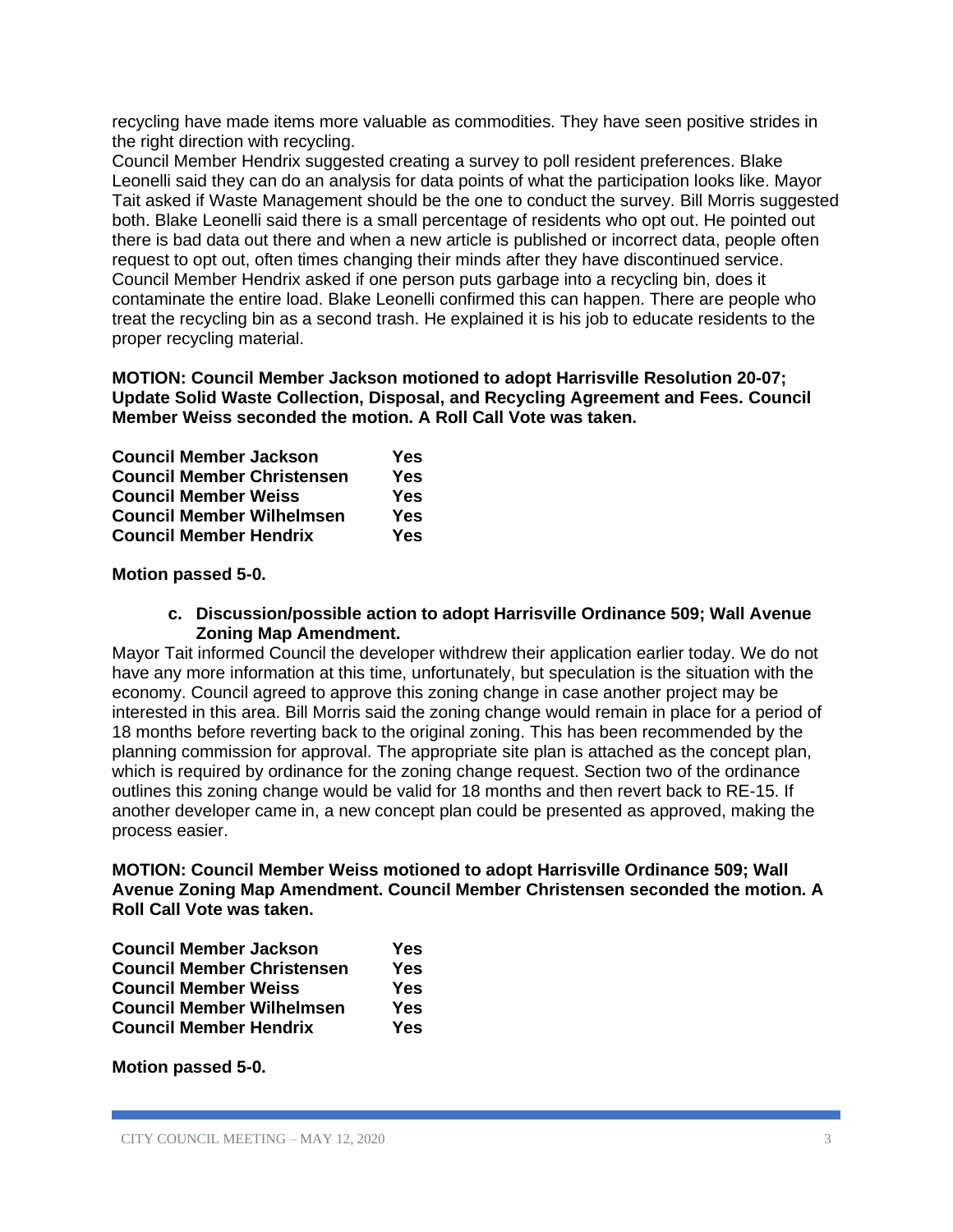# **d. Discussion/possible action to adopt Harrisville Resolution 20-05; Electronic Meeting Policy.**

Bill Morris explained this adopts an electronic meeting policy which we have not had in place until now. State code require a policy be in place to conduct electronic meetings. Several models were used but many did not address pandemic situations. Staff was able to modify the models for appropriate use and to meet our needs at this time.

**MOTION: Council Member Hendrix motioned to adopt Harrisville Resolution 20-05; Electronic Meeting Policy. Council Member Wilhelmsen seconded the motion. A Roll Call Vote was taken.**

| <b>Council Member Jackson</b>     | Yes |
|-----------------------------------|-----|
| <b>Council Member Christensen</b> | Yes |
| <b>Council Member Weiss</b>       | Yes |
| <b>Council Member Wilhelmsen</b>  | Yes |
| <b>Council Member Hendrix</b>     | Yes |

**Motion passed 5-0.**

**e. Discussion/possible action to set a public hearing for June 9, 2020 for purposes of amending the FY2019-20 budget in accordance with UCA 10-6-127.**

Lynn Fortie explained this is a formality to set a public hearing required by state law if there are amendments necessary at the end of the current fiscal year.

**MOTION: Council Member Wilhelmsen motioned to set a public hearing for June 9, 2020 for purposes of amending the FY2019-20 budget in accordance with UCA 10-6-127. Council Member Hendrix seconded the motion. All Council Members voted aye. Motion passed.**

## **f. Discussion/possible action to adopt tentative FY2020-21 budget in accordance with UCA 10-6-113; and set a public hearing on proposed final budget for June 9, 2020.**

Lynn Fortie reviewed the budget summary outlining the changes for the next fiscal year. The tentative budget includes: no merit increases for employees, health benefit increase of 5.8%, retirement rates remained the same with exception to Tier II hybrid, which has a small increase. New equipment purchases include: police have asked for two vehicles, public works is moving to leasing vehicles, and new cabin features. Lynn Fortie said he will update the budget to reflect the change made with adopting the solid waste contract.

Council Member Hendrix asked what the current certified tax rate is. Lynn Fortie said he does not know off the top of his head but could provide that figure. Council Member Hendrix asked Council if they should consider maintaining the tax rate; he realizes the city would have to go through truth and taxation. Council Member Jackson asked how we are doing with projections on the current year. Lynn Fortie responded the current year estimated a use of fund balance. Mayor Tait pointed out we are doing well considering the estimated deficit. She said we are approving a tentative budget. Lynn Fortie explained he leaves the tentative budget the same until final adoption unless someone requests a change, then he makes the change. He explained with additional purchases of product over the last two months, we should expect an increase in sales tax, which is on a two-month lag, but will give a better indication after May's financials are complete.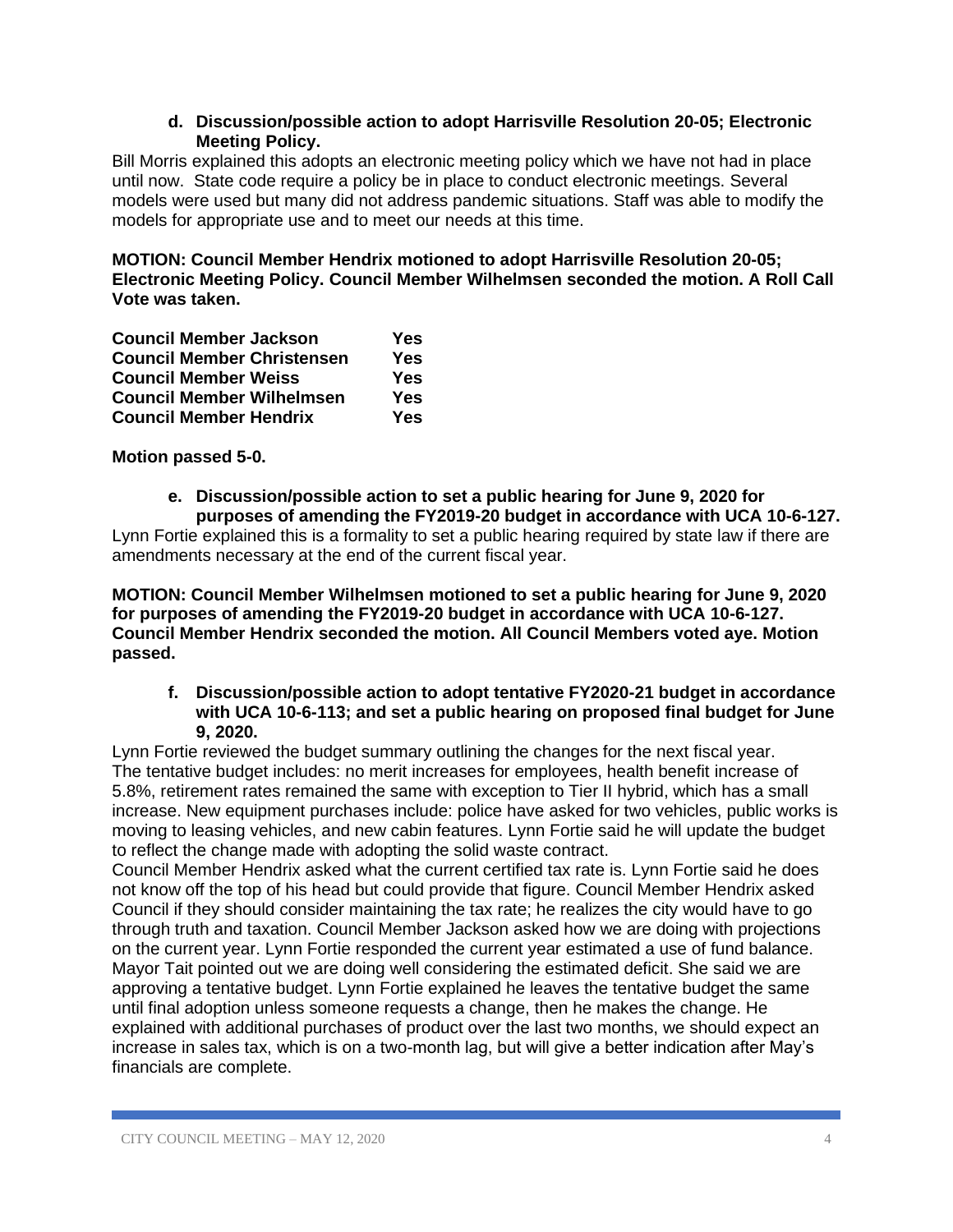Council Member Jackson asked how much the projected deficit was from last year. Lynn Fortie explained about the same as this proposed. Council Member Hendrix pointed out an error in the summer camp fund, which was corrected. Bill Morris suggested Council review the tentative budget and submit any questions to Lynn Fortie or the appropriate department head. Council Member Hendrix asked about the leasing proposal. Glen Gammell explained when he and Sean Lambert were reviewing the budget to see how they can save money, they felt the resale value on vehicles does not match the costs of purchasing. There is money spent on the rotation of the trucks with cost increases for tires, oil changes, etc. There is a company who leases vehicles to cities. He reviewed the prices of leasing versus purchasing. For a cost of \$4,500 per year per vehicle, they can have a new vehicle each year. These will be full warrantee, oil changes, and state licensing. He is looking to change out the entire fleet. The current trucks do not service the city properly for snow removal. They currently only have one truck which is capable of servicing small areas. They will be moving back to diesel trucks. He further explained the current trucks transmissions cannot handle the snow plowing. Leasing vehicles will save money in the long run. The actual snow plow trucks will be purchased and stay with the city for a long time. The day to day trucks will be leased. He reviewed the costs of operating the street sweeper. He would like to rent a street sweeper and sell the current sweeper. There will also be no need for the dump truck with the high lift, since this was used for waste disposal with the street sweeper. Bill Morris asked if the rental of the street sweeper includes wages. He also suggested combining with other small cities in the area who might be interested to decrease the costs even more.

Council Member Jackson clarified the 350's would be day to day trucks that are leased and the larger trucks would be purchased. Council Member Weiss asked for confirmation they get new trucks every year. Glen Gammell responded yes. He explained they will keep the 09 Dodge 1500 because this fuels the mowers. He said when Parks and Recreation Director Fifes truck payments are up, we will consider leasing a new vehicle for him as well. Council Member Jackson asked if service is included. Glen Gammell explained any service before 5,000 miles is included. If for some reason a truck needed service, he would service himself with OEM parts. Mayor and Council agreed this is a good area for improvement.

**MOTION: Council Member Hendrix motioned to adopt tentative FY2020-21 budget in accordance with UCA 10-6-113; and set a public hearing on proposed final budget for June 9, 2020. Council Member Jackson seconded the motion. All Council Members voted aye. Motion passed.**

**g. Discussion/possible action to adopt Harrisville Resolution 20-06; Interlocal Agreement for Street Maintenance Projects.**

Bill Morris explained UDOT standards required we send projects out to bid when we use Class C Road Funds. North Ogden was originally part of this agreement, but they do not have any projects this year. Council Member Jackson asked for further clarification. Sean Lambert explained the more work available, the better rate we get. This agreement is only for 2020 Road Projects. Mayor Tait said this is a great way to save money.

**MOTION: Council Member Weiss motioned to adopt Harrisville Resolution 20-06; Interlocal Agreement for Street Maintenance Projects. Council Member Christensen seconded the motion. A Roll Call Vote was taken.**

| <b>Council Member Jackson</b>     | Yes |
|-----------------------------------|-----|
| <b>Council Member Christensen</b> | Yes |
| <b>Council Member Weiss</b>       | Yes |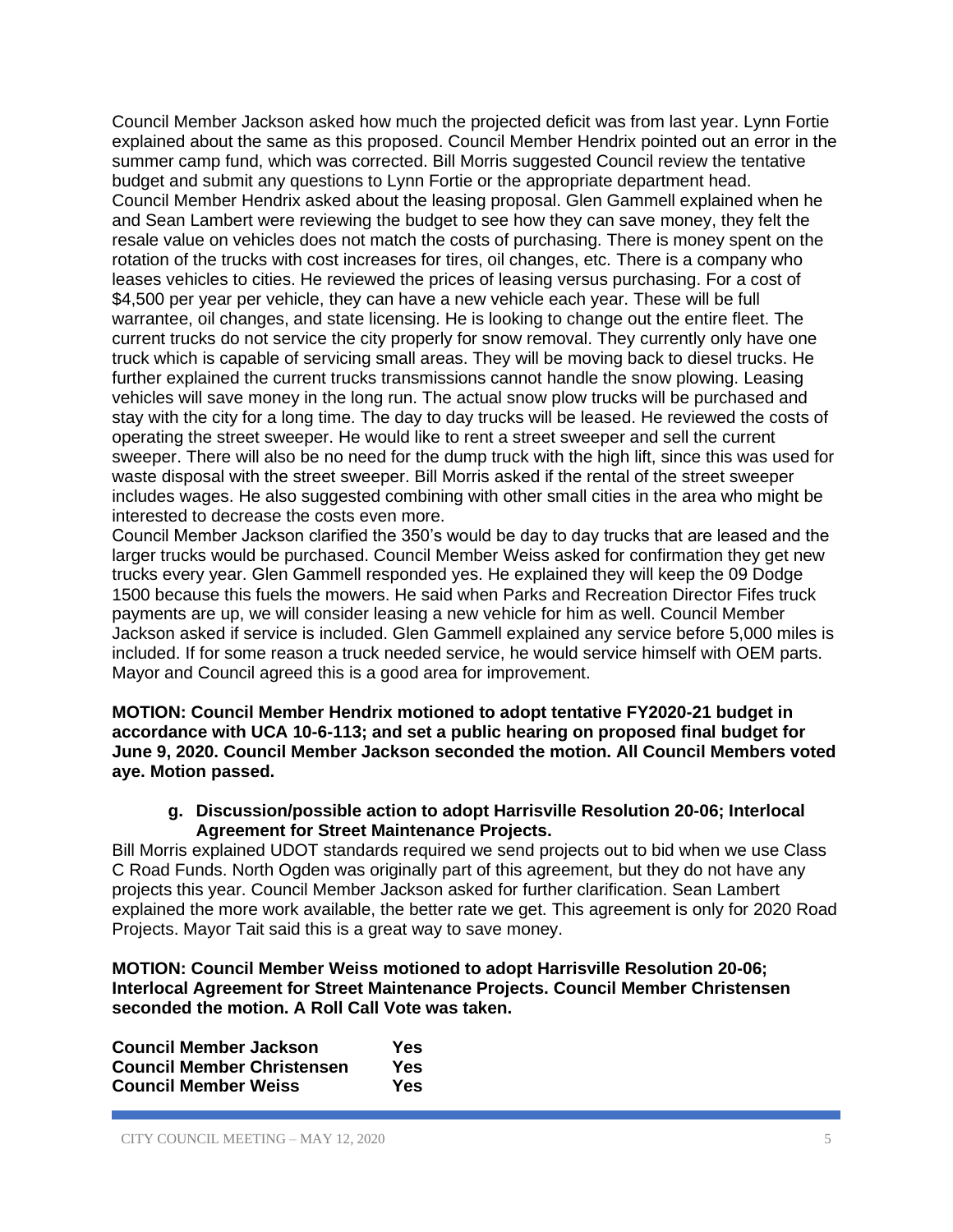| <b>Council Member Wilhelmsen</b> | Yes |
|----------------------------------|-----|
| <b>Council Member Hendrix</b>    | Yes |

## **Motion passed 5-0.**

### **h. Discussion/possible action to adopt Harrisville Resolution 20-08; Municipal Wastewater Planning Program.**

Bill Morris explained in 2012 the state adopted a new rule to address sewer management. Even though this report is done annually, and Sean submits the report, we pass a resolution as proof that this was reviewed. In the past we have had presentations addressing grease pits and sewer lines, the number of connections we have, and how many more we can support to properly determine fees. We should be reviewing this every year in the spring. Council Member Hendrix asked about the difference in sewer rates. Sean Lambert clarified the current sewer rate.

**MOTION: Council Member Christensen motioned to adopt Harrisville Resolution 20-08; Municipal Wastewater Planning Program. Council Member Hendrix seconded the motion. A Roll Call Vote was taken.**

| <b>Council Member Jackson</b>     | <b>Yes</b> |
|-----------------------------------|------------|
| <b>Council Member Christensen</b> | <b>Yes</b> |
| <b>Council Member Weiss</b>       | <b>Yes</b> |
| <b>Council Member Wilhelmsen</b>  | <b>Yes</b> |
| <b>Council Member Hendrix</b>     | <b>Yes</b> |

**Motion passed 5-0.**

#### **i. Discussion/possible action to approve conceptual concept for 1100 North Pocket Park.**

Sean Lambert explained with the completion of 1100 North and Colony 6, there is a small portion of land that was dedicated to the city for a pocket park. The city engineer's office put together a concept design as to how this area could be used. Mayor and Council discussed the area and potential of the land.

### **MOTION: Council Member Jackson motioned to approve the concept plan for 1100 North Pocket Park. Council Member Wilhelmsen seconded the motion. All Council Members voted aye. Motion passed.**

#### **j. Discussion/possible action to adopt Resolution 20-09; Housing Authority.**

Bill Morris explained as we are doing Community Reinvestment agency areas, we are required to set 10% aside for housing. He would prefer to use this money in our own city. We do not have an estimate of how much these areas will create and we are still a few months out, but the 10% of that income will be ear marked for affordable housing. Back when Gene Bingham was with the city, he worried about how we would address areas in the city that become blighted. With Community Reinvestment areas, we can help our neighborhoods that have become blighted. Mayor Tait asked who the authority is on this. Bill Morris responded the Council Members are appointed as the authority. If we do not adopt a housing authority of our own, this money will be given to another community. Council Member Jackson asked about enforcement. Bill Morris explained there is no enforcement, he will be the agent through this policy, with the Mayor as the Chief Executive Officer of the authority.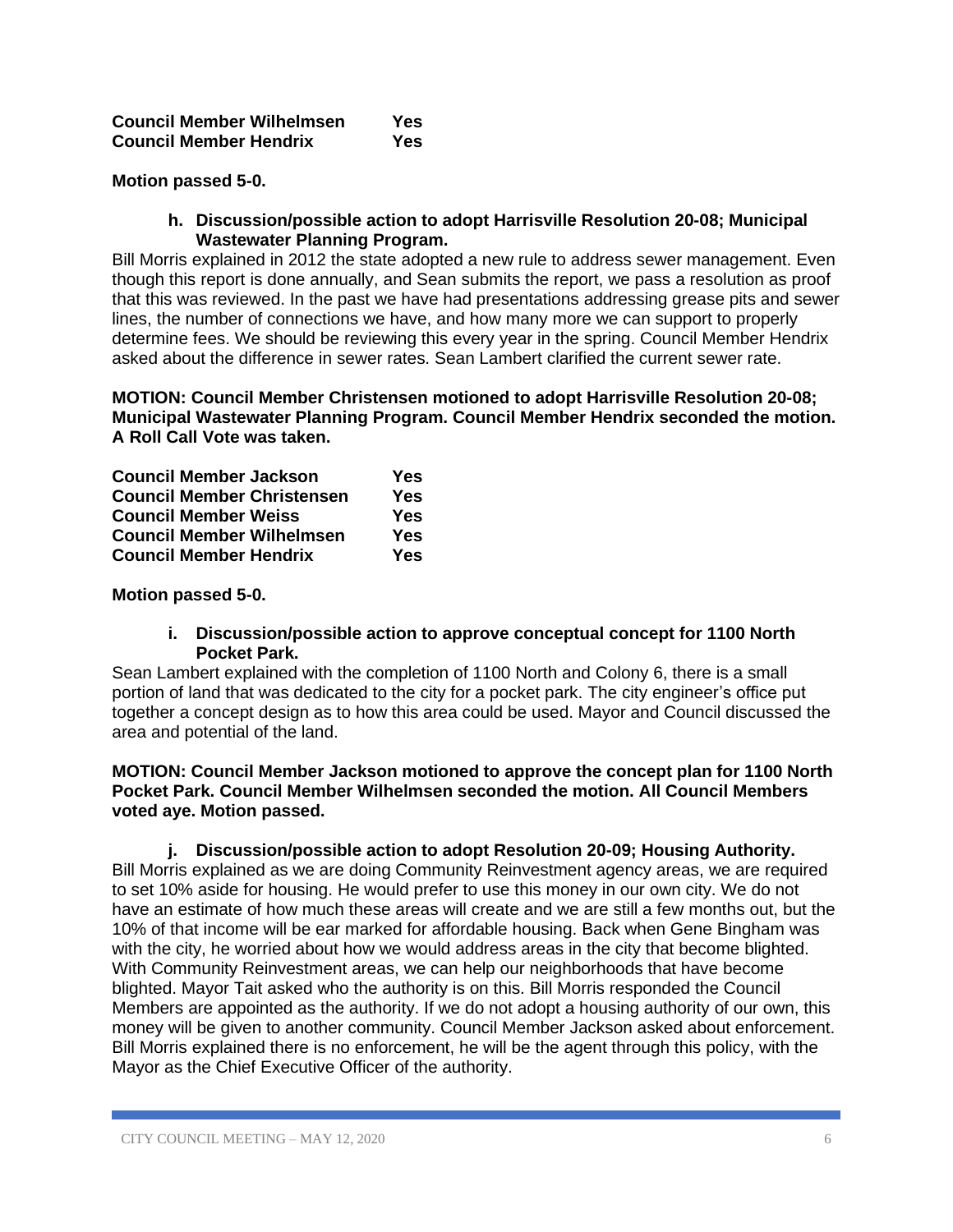Bill Morris also explained housing authorities give money that can be used for down payments on first time homes, or to reroof homes in blighted areas.

# **MOTION: Council Member Hendrix motioned to adopt Resolution 20-09; Housing Authority. Council Member Weiss seconded the motion. A Roll Call Vote was taken.**

| <b>Council Member Jackson</b>     | <b>Yes</b> |
|-----------------------------------|------------|
| <b>Council Member Christensen</b> | <b>Yes</b> |
| <b>Council Member Weiss</b>       | <b>Yes</b> |
| <b>Council Member Wilhelmsen</b>  | <b>Yes</b> |
| <b>Council Member Hendrix</b>     | Yes:       |

# **Motion passed 5-0.**

**5. Public Comments -** *(3 minute maximum)*

No public comments were offered.

# **6. Mayor/Council Follow-Up:**

Council Member Wilhelmsen said he has major concerns on 1100 North with running stop signs and speeding. Council has talked about signage in the past. There are residents in the area with privately purchased speed signs. He hopes drivers are watching the green signs to warn of children in the area. He feels the city should do anything we can to help remind people to slow down. He realizes we can only do so much, but wants to make sure we are taking a proactive approach. Council has responded to complaints on 750 West; he feels this needs to be discussed and brought forward. Council Member Hendrix commented traffic will slow when Larsen Lane opens back up. Sean Lambert reported part of the 2020 road projects is road striping. He has not personally seen issues on 1100 North but admitted he drives that during the day. He welcomed Council to review the striping plan. He cautioned that costs can increase quickly.

Council Member Weiss commented if we cannot make changes now, how are we do address this; especially in light of the pandemic and keeping our police force safe. He asked how the police department is handling this. Bill Morris explained the difficulty with issuing citations and handling court cases during this period. He said they had planned for court to resume on June 1, 2020 but were informed of a Supreme Court order to keep the courts closed indefinitely. He meets weekly and conducts court over the phone, trying to get defendants pled in. He informed Council there has been a nation-wide speeding problem during the pandemic. They are pulling people over and issuing warnings. Council Member Jackson said there are ways to enforce the laws without making contact.

Bill Morris explained some of the economic issues people are facing and how that impacts the courts ability to charge appropriate fines. He said they may start holding court on Zoom platform. Council Member Weiss said he agrees with Council Member Wilhelmsen. He witnessed a young man on a dirt bike go right through a stop sign. Bill Morris pointed out there are problems with vehicles racing in the BDO. The Weber County Fairgrounds have been keeping their gates locked to help. Ogden City Police and the Weber County Sheriff's Office are trying to put a stop to this.

# **a. Heritage Days**

Mayor Tait invited Bryan Fife to explain how Heritage Days is impacted this year. Bryan Fife gave a brief overview of events that will be impacted due to COVID-19. He reviewed an outline of expenses that have been budgeted but not always spent. The MC costs have increased each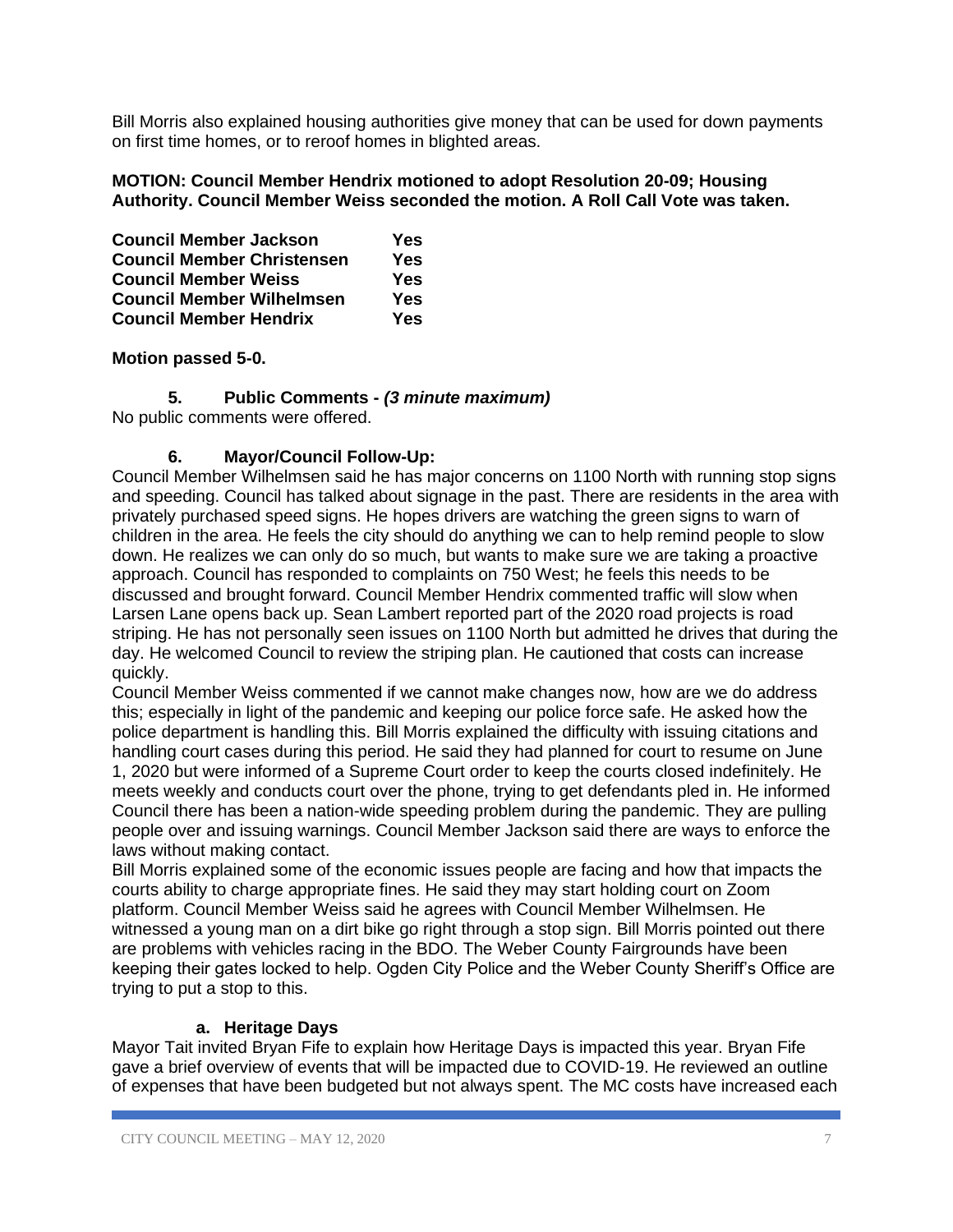year to meet what is comparable. The entertainment has varied each year as well. Some of the challenges this year faces are lack of MC services and most events will not be allowed due to social distancing requirements. The MC had to lay off all of his employees and is looking at liquidating his business due to the effects of COVID-19. With his experience and equipment, the city is looking at significant increase in costs to provide those services. Other cities are paying more for the same service.

He has been in contact with Fireworks West. He requested a refund for the fireworks show but the contact did not have an answer for that. Mayor Tait explained there has been some discussion of combining this event with Marriott-Slaterville and have a firework show in a common location. She contacted Commissioner Harvey to see if the event could be held at the fairgrounds. Bryan Fife pointed out this is a 10-minute show, just to clarify, most cities spend twice to three times as much for a longer show. The firework provider as committed to August 1, 2020 date, if this changes, he will need to be notified.

Bill Morris said the main concern is whether a mass gathering permit will be issued through the health department to even hold an event. Right now, we are at Orange Risk, with no idea when Yellow Risk will be implemented. Council Member Weiss said if things open too soon, we might be in a worse situation by then. Bill Morris pointed out after being at Orange Risk for one week, there was a spike of another 11 cases in Weber County. Council Member Weiss expressed concern with spending this amount of money on an event that may not happen. Bill Morris said a lot of events have been canceled. There is no decision on whether the Weber County Fair will happen. Council Member Weiss said if Heritage Days is canceled this year, it will help balance the reserve better, since we have no idea what will happened.

Bill Morris asked about the next few years. Council Member Hendrix said he estimates only about 5% of attendees are Harrisville residents at Heritages Days. He has concern holding this event when we are not getting Harrisville residents in attendance. Mayor Tait asked if Council is okay with holding quarterly activities instead, that are less costly and have more resident support. Council Member Christensen said he feels quarterly events might encourage more participation. Council Member Weiss said that would allow staff to be more flexible with what is happening right now, and not spend a lot of money. Those smaller events are much more affordable. Bryan Fife pointed out the Movie in the Park is free right now as long as the church is willing to run it. Bill Morris asked for direction for staff, whether or not to remove the Heritage Days budget for the amended budget and next years celebration, with exception to Fireworks West, who have already been paid. Mayor and Council agreed to remove Heritage Days budget until further notice. Council Member Hendrix asked for clarification on the fireworks. Mayor Tait said staff will work something out. Bill Morris suggested trying to get a refund, if possible, otherwise we look at holding some type of small event or combined event.

Bryan Fife explained the fence project that was completed last fiscal year, had a few residents who opted out of the project. One resident has lost her husband recently and would like to be considered for the project now. Council Member Hendrix asked for some more clarification. Bryan Fife explained there are two or three residents who opted out of the project because of shrubbery and growth on the fence line they did not want to lose, but this resident would have participated, except her husband opted out. He is happy to schedule this project but would like Council approval since this project has already been completed. Mayor Tait asked if this is something Council is willing to allow. Bryan Fife clarified this will benefit the city with maintenance. Council Member Weiss said he is willing as long as the resident does her part to be ready. Bryan Fife clarified the help that was given to previous residents who participated. This particular fence is held up by railroad ties that will have to be removed. Mayor Tait asked if the estimate is comparable to last years pricing. Bryan Fife confirmed yes. Council Member Hendrix asked for specifics. Bryan Fife said he will do what he is asked to do and can do as